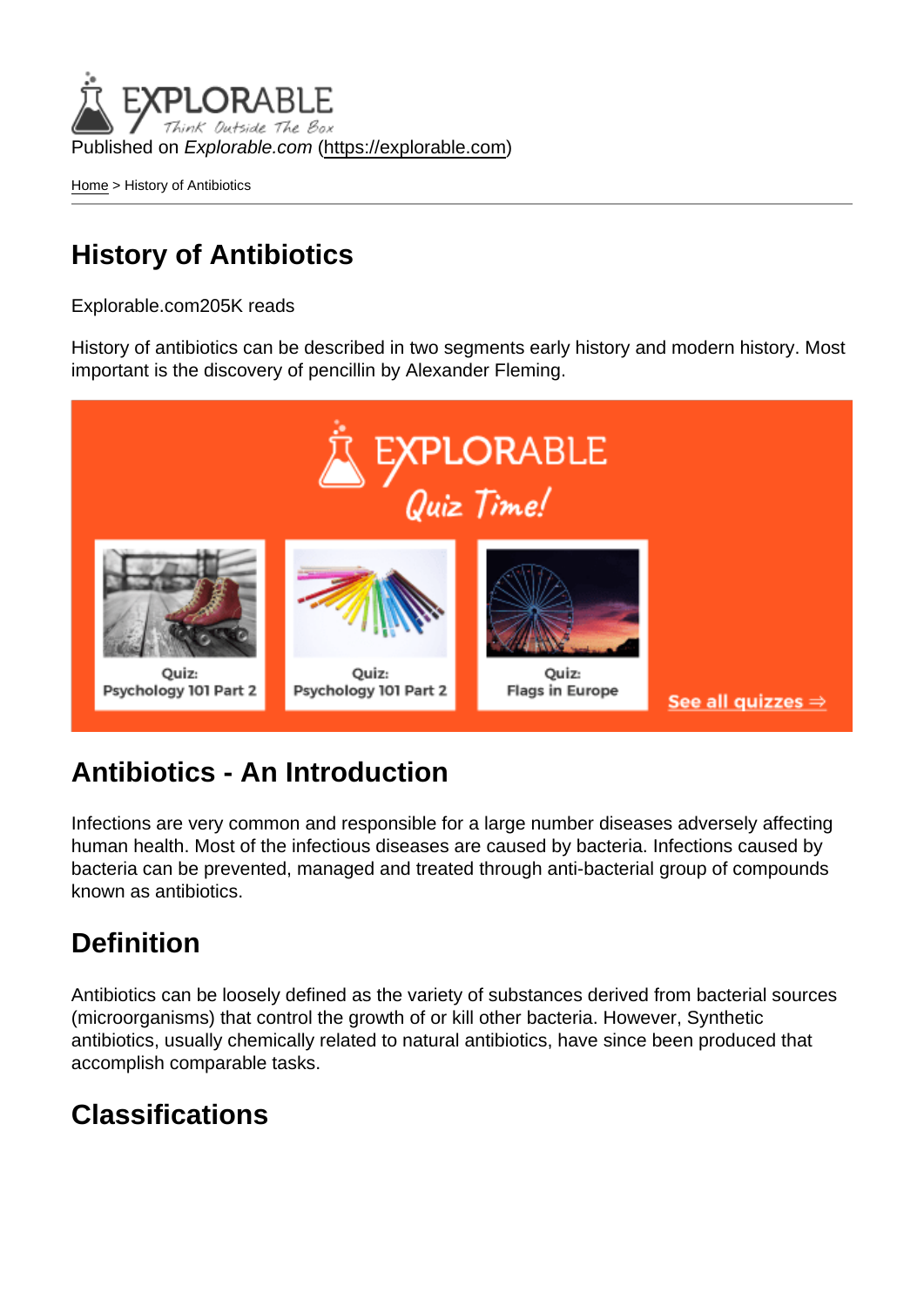A common scheme of classifications for antibiotics is drawn below:



Antibiotics can also be classified based on their chemical structure. A similar level of effectiveness, toxicity and side-effects is rendered by the antibiotics of same structural group. Broad spectrum antibiotics are effective against a broad range of microorganisms in comparison to narrow spectrum antibiotics. Bactericidal antibiotics kill the bacteria whereas bacteriostatic antibiotics halt the growth of bacteria.

# **History of Antibiotics**

History of antibiotics can be described in two segments as under:

### **Early History**

During ancient times;

- Greeks and Indians used moulds and other plants to treat infections.
- In Greece and Serbia, mouldy bread was traditionally used to treat wounds and infections.
- Warm soil was used in Russia by peasants to cure infected wounds.
- Sumerian doctors gave patients beer soup mixed with turtle shells and snake skins.
- Babylonian doctors healed the eyes using a mixture of frog bile and sour milk.
- Sri Lankan army used oil cake (sweetmeat) to server both as desiccant and antibacterial.

| Year | <b>Origin</b> | <b>Description</b>                                                                                                 |
|------|---------------|--------------------------------------------------------------------------------------------------------------------|
| 1640 | England       | John Parkington recommended using mold for treatment in his<br>book on pharmacology                                |
| 1870 | England       | Sir John Scott Burdon-Sanderson observed that culture fluid<br>covered with mould did not produce bacteria         |
| 1871 | England       | Joseph Lister experimented with the antibacterial action on<br>human tissue on what he called Penicillium glaucium |

#### MODERN HISTORY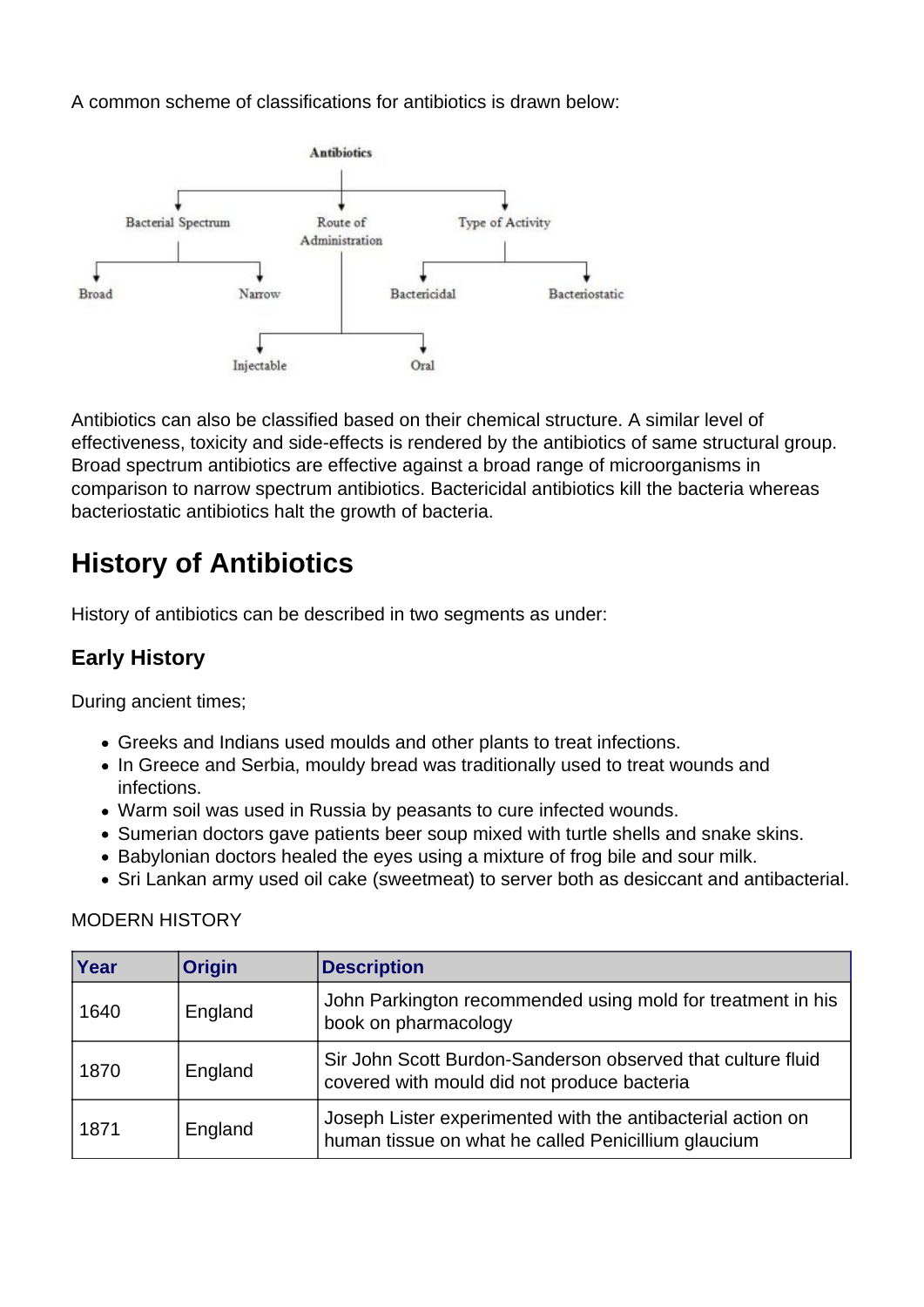| 1875                                                                                                                                                                | England | John Tyndall explained antibacterial action of the Penicillium<br>fungus to the Royal Society                                      |  |
|---------------------------------------------------------------------------------------------------------------------------------------------------------------------|---------|------------------------------------------------------------------------------------------------------------------------------------|--|
| 1877                                                                                                                                                                | France  | Louis Pasteur postulated that bacteria could kill other bacteria<br>(anthrax bacilli)                                              |  |
| 1897                                                                                                                                                                | France  | Ernest Duchesne healed infected guinea pigs from typhoid<br>using mould (Penicillium glaucium)                                     |  |
| 1928                                                                                                                                                                | England | Sir Alexander Fleming discovered enzyme lysozyme and the<br>antibiotic substance penicillin from the fungus Penicillium<br>notatum |  |
| 1932                                                                                                                                                                | Germany | Gerhard Domagk discovered Sulfonamidochrysoidine<br>(Prontosil)                                                                    |  |
| During 1940's and 50's streptomycin, chloramphenicol, and tetracycline were<br>discovered and Selman Waksman used the term "antibiotics" to describe them<br>(1942) |         |                                                                                                                                    |  |

### **Sir Alexander Fleming**

Sir Alexander Fleming, a Scottish biologist, defined new horizons for modern antibiotics with his discoveries of enzyme lysozyme (1921) and the antibiotic substance penicillin (1928). The discovery of penicillin from the fungus Penicillium notatum perfected the treatment of bacterial infections such as, syphilis, gangrene and tuberculosis. He also contributed immensely towards medical sciences with his writings on the subjects of bacteriology, immunology and chemotherapy.

Alexander Fleming was born in Loudon, Scotland on 6 August, 1881 in a farming family. He carried on his schooling at Regent Street Polytechnic after his family moved to London in 1895. He joined St. Mary's Medical School and became research assistant to renowned Sir Almroth Wright after he qualified with distinction in 1906. He completed his degree (M.B.B.S.) with gold medal in 1908 from the University of London and lectured at St. Mart till 1914. He served as Captain during the World War I and worked in battlefield hospitals in France. After the war he returned to St. Mary in 1918 and got elected Professor of Bacteriology in 1928.

### **The Discovery of Antibiotics**

"One sometimes finds what one is not looking for"

#### **(Sir Alexander Fleming)**

His research and study during his military career inspired him to discover naturally antiseptic enzyme in 1921, which he named lysozyme. This substance existed in tissues and secretions like mucus, tears and egg-white but it did not have much effect on the strongly harmful bacteria. Six years later; as a result of some intelligent serendipity, he stumbled on discovering penicillin. It was in 1928 when he observed while experimenting on influenza virus that a common fungus, Penicillium notatum had destroyed bacteria in a staphylococcus culture plate. Upon subsequent investigation, he found out that mould juice had developed a